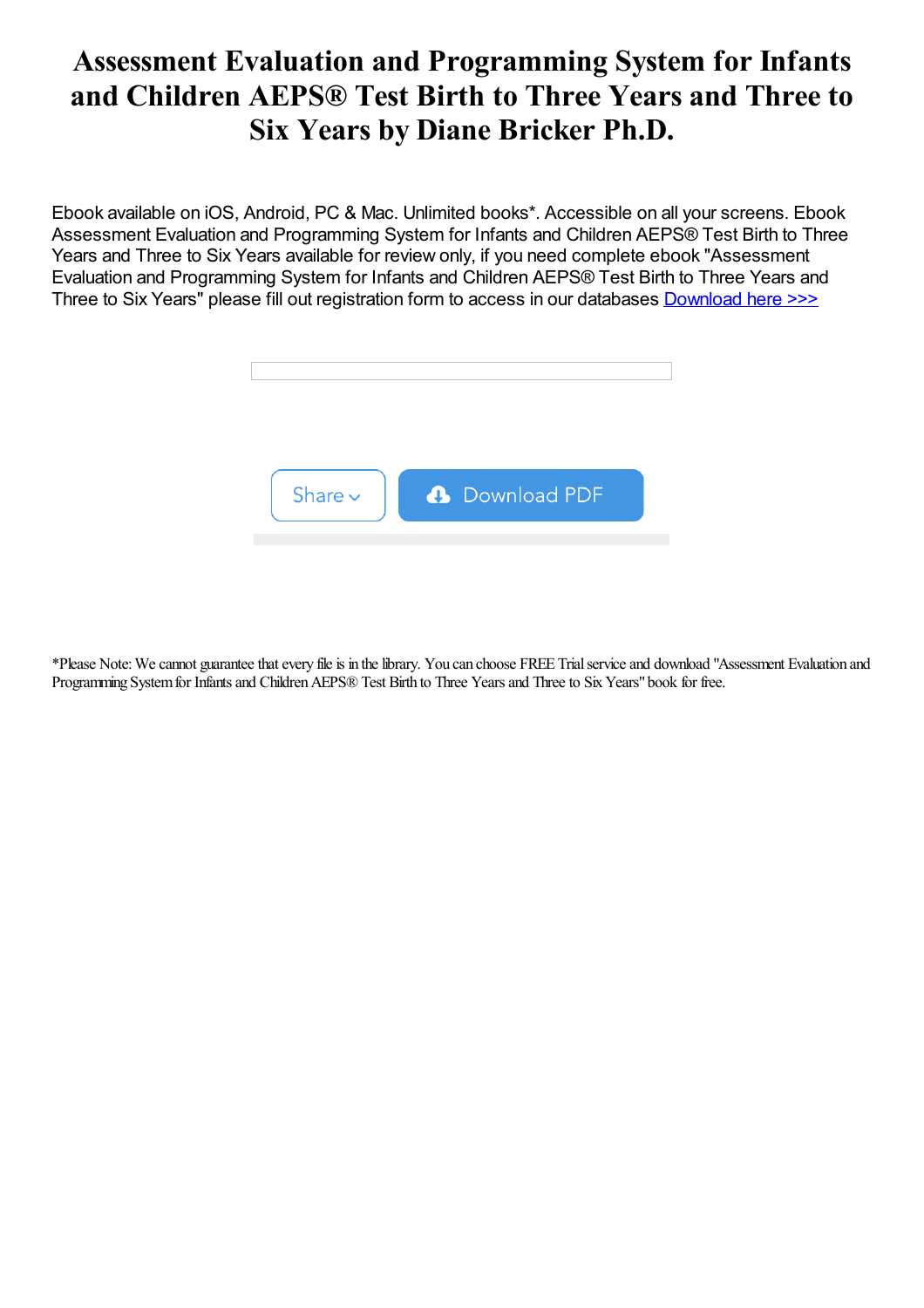### Book File Details:

Review: Purchased for my son when he was working on his Masters Degree in Early Development and Childhood Disorders!!...

Original title: Assessment, Evaluation, and Programming System for Infants and Children (AEPS®), Test: Birth to Three Years and Three to Six Years Series: Assessment, Evaluation, and Programming System for Infants and Children Spiral-bound: 304 pages Publisher: Brookes Publishing; 2nd edition (August 1, 2002) Language: English ISBN-10: 155766563X ISBN-13: 978-1557665638 Product Dimensions:7.8 x 1 x 10 inches

File Format: pdf File Size: 4448 kB Book Tags: |Medicine and Health Science

Description: The AEPS® Test allows professionals to gather assessment data for one child or a group of children in home- or center-based settings. This volume includes the tests for both age levels, which are divided into six developmental areas—fine motor, gross motor, cognitive, adaptive, socialcommunication, and social. Each area is subdivided into a progression...